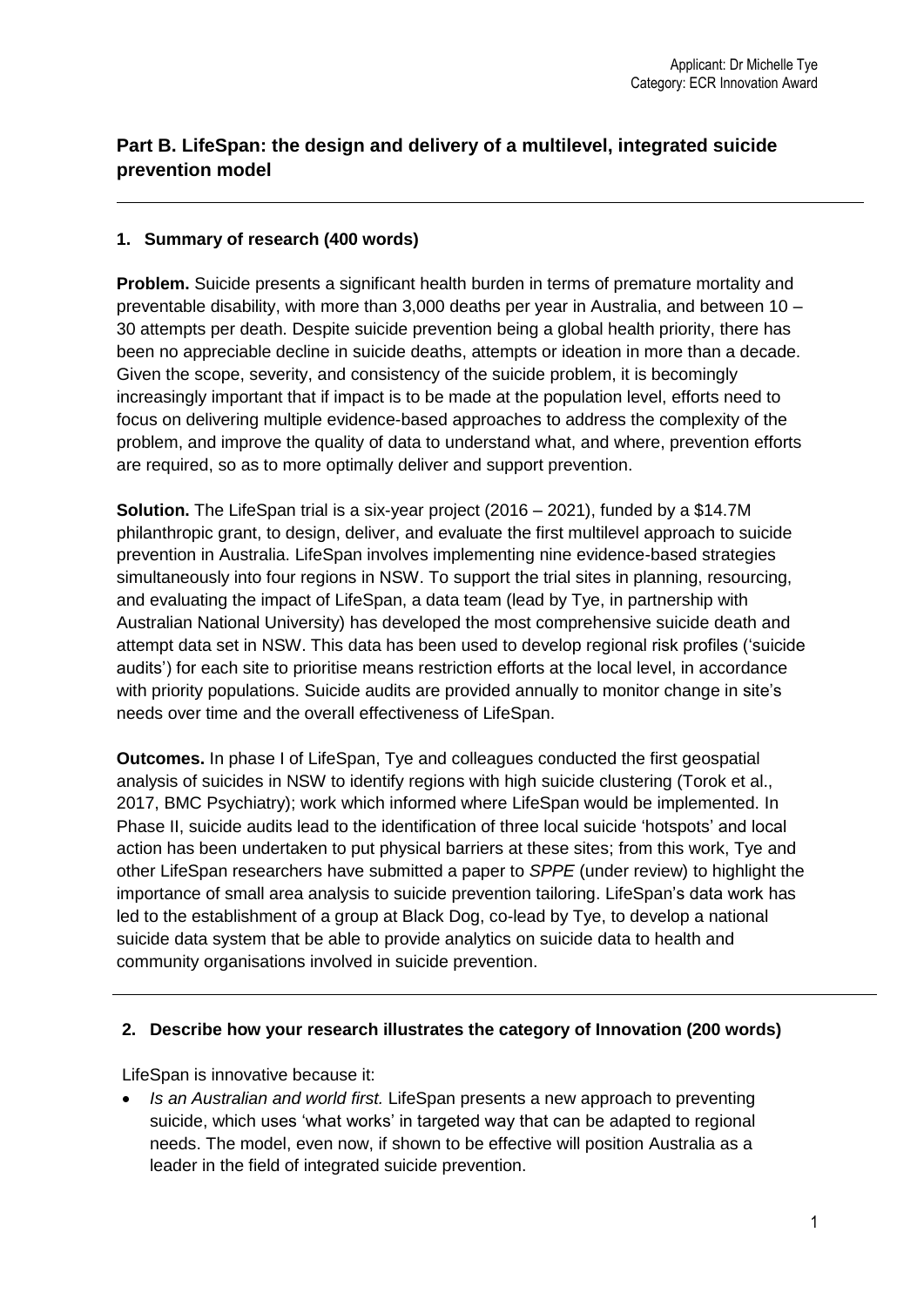- *Helps us understand suicide trends in new ways.* Considerable effort has been spent on acquiring and manually geocoding suicide death and attempt data for LifeSpan. The precision of this data allows us, for the first time, to accurately monitor suicide trends at small area geographies, and through spatial epidemiology, identify new and emerging suicide hotspots. At the end of the trial, we will have established the most comprehensive, linked suicide data set which will be used to develop new insights into suicide trajectories, and to health service utilisation for suicide events.
- *Has influenced national suicide prevention efforts.* The LifeSpan model has influenced suicide prevention nationally, with Black Dog Institute having received \$4.5M in commonwealth funding to support the implementation of LifeSpan, with implementation advice founded on suicide audits. Of the 12 national suicide prevention trial sites, LifeSpan has been adopted by 11 Primary Health Networks.
- **3. Summarise the potential contribution to and/or implications for society (200 words)**
- **20% reduction in suicide deaths and 30% reduction in suicide attempts.** When combined, the nine strategies of LifeSpan are expected to have a significant population-level impact on reducing suicide rates, consistent with similar international interventions.
- **Improved ability to understand, evaluate, and improve suicide prevention efforts in Australia.** The datasets and data capabilities that we have acquired through LifeSpan and our data partnerships with SAS, the global software company, and the Australian National University mean that we have established some of the best data, analytic capabilities, and systems to make sense of the data and feed it back to the organisations and people who need it to make decisions.
- **Improved resource allocation.** The suicide audit process within LifeSpan help trial sites make evidence-based decisions about how to allocate limited resources to target the biggest problems and priority populations in their region.
- **Reduced stigma around suicide and improve help-seeking attitudes.** Our data platform and analytic capabilities are being used to monitor the reach of the LifeSpan and identify ongoing opportunities to engage with the communities to optimise uptake. This approach enables the whole community to be part of suicide prevention by improving early identification and reducing the stigma surrounding suicide.

## **4. Describe any contribution by Mental Health consumers/persons with lived experience other than as subjects (200 words)**

The Lifespan Project has fostered lived experience contribution through:

• Inclusion of two lived experience (LE) representatives as members of the LifeSpan Research Steering from the project's inception in 2016. As part of this committee, these LE representatives have had the opportunity to contribute to design and evaluation framework, and to participate in developing solutions to address key challenges experienced at the local implementation level. Additionally, the LE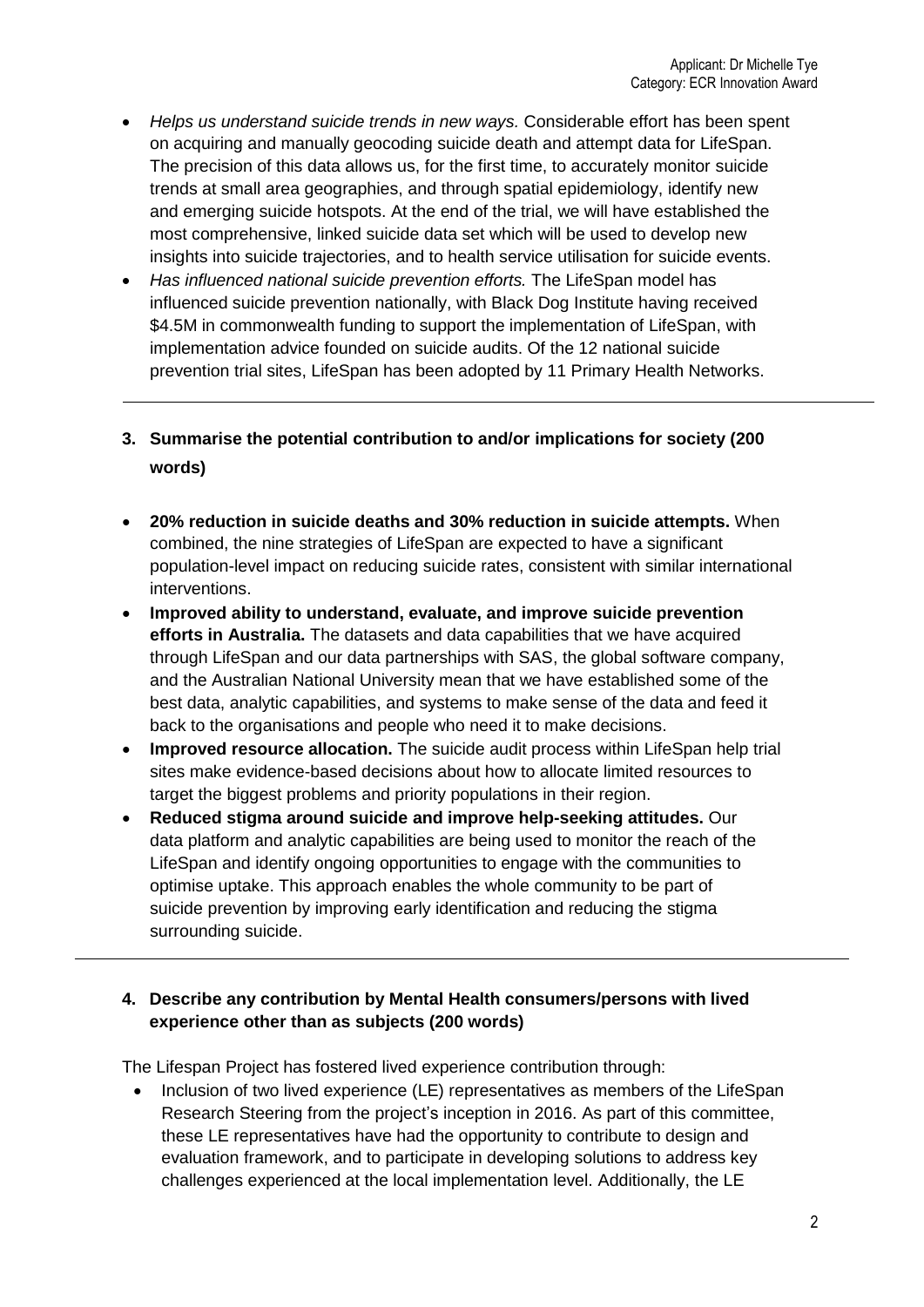advisory panel who were part of the Centre for Research Excellence in Suicide Prevention were consulted on issues relating to specific strategies within LifeSpan, and to approve language in major protocol documents.

• An evidence-based framework was developed specifically for LifeSpan to provide guidance on how the LE perspective could be incorporated into the trial. The framework was developed by consumer-focused researchers, in conjunction with consumers, at the Australian National University (Suomi et al., (2017). *Framework for the engagement of people with a lived experience in program implementation and research: Review and report prepared for LifeSpan*) and has guided the involvement of all LE consumers at every level in the project. The involvement of consumers and the development of a framework is itself novel and is a major contribution to academic consumer research.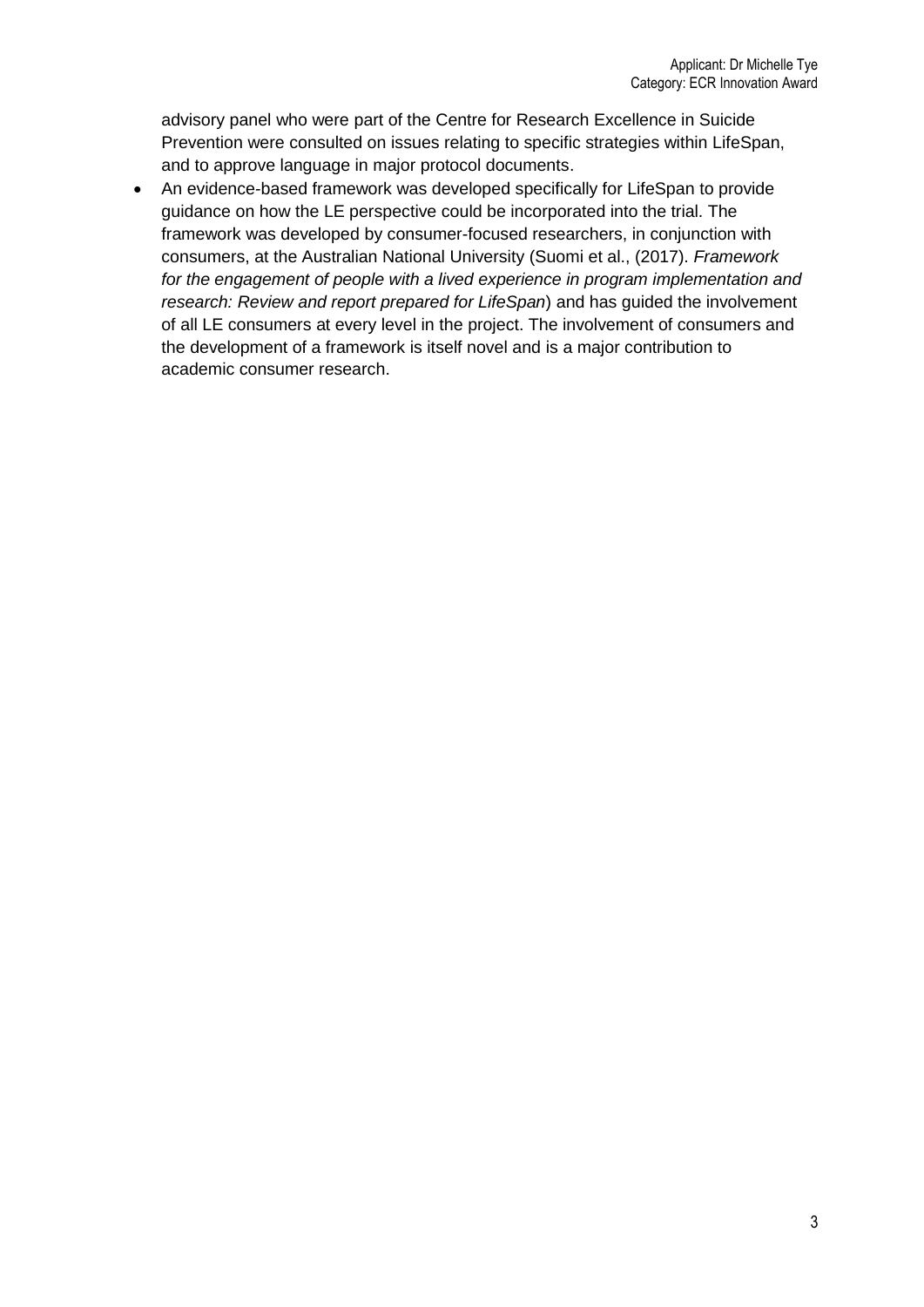### **Curriculum Vitae: DR MICHELLE TYE**

Black Dog Institute, University of New South Wales, Sydney, Australia | (02) 93829289 | [m.torok@unsw.edu.au](mailto:m.torok@unsw.edu.au)

#### **Qualifications**

| 2015 | Doctorate of Philosophy (PhD), Public Health, University of NSW |
|------|-----------------------------------------------------------------|
|      | (Summa Cum Laude; conferred 10 <sup>th</sup> Sept 2015)         |
| 2009 | Masters of Social Science, Charles Sturt University             |
| 2004 | Bachelor of Social Sciences (Honours), University of NSW        |

#### **Employment & Academic Appointments**

| $2017 -$    | Research Fellow (Lecturer, Level B), Black Dog Institute, University of NSW,           |
|-------------|----------------------------------------------------------------------------------------|
| Current     | Australia                                                                              |
| 2015 - 2017 | Research Associate, Black Dog Institute, University of NSW                             |
| 2007 - 2015 | Senior Research Officer, National Drug & Alcohol Research Centre, University of<br>NSW |
| 2005 - 2007 | Research Officer, National Drug and Alcohol Research Centre, University of NSW         |

#### **Awards, Prizes, and Scholarships (Total: \$103 500)**

- 2018 NSW Young Tall Poppy, Australian Institute of Policy and Science<br>2018 – Academic Women in Leadership Program (AWIL), UNSW.
- Academic Women in Leadership Program (AWIL), UNSW.
- 2018 UNSW Innovation of the Year Award Black Dog Institute's Digital Dog Team, UNSW.
- 2017 Society for Mental Health Early Career Scholar Award, \$20,000
- 2016 Black Dog Institute Travel Award, \$3500
- 2016 Best poster presentation (first runner up) at the Brain Sciences Symposium, Sydney \$1,500
- 2015 CRESP Research Group. Research Focus Award 2015 awarded to the NHMRC Centre of Research Excellence in Suicide Prevention, The Mental Health Services.
- 2015 CRESP Research Group. LiFE Award for Excellence in Research for the NHMRC Centre for Research Excellence in Suicide Prevention, Suicide Prevention Australia.
- 2013 Dean's List Award for Academic Excellence, University of New South Wales
- 2013 Postgraduate Student Research Scheme Travel Fund, University of New South Wales, \$2500
- 2011 PhD Scholarship Award, National Drug and Alcohol Research Centre, \$76 000

#### **Grants (Total: \$20.5M; \$15.55M as CI)**

- 2018 CIA *Cyberbullying and suicide prevention*. Black Dog Foundation. Value: \$75,000
- 2018 CIA *The Good Behaviour Game.* IMPACT Perpetual Fund. Value: \$27,456
- 2018 CIA Big Data in Suicide Prevention. Anika Foundation. Value: \$105,000.
- 2018 CIB *Development of an app for managing suicide risk in youth.* SVA Diversified Impact Fund. Value: \$165,400.
- 2018 AIB *Using social media data to identify markers of depression risk among individuals: A longitudinal cohort study* (APP1165233). NHMRC Project Grant. Value: \$324,452.40
- 2018 AIE *Centre for Research Excellence in Suicide Prevention: CRESP II* (APP1152952)*.* NHMRC Centre for Research Excellence. Value: \$2.46M
- 2017 CIA *National Health and Medical Research Council Early Career Fellowship (APP1138710)*. Value: \$322,952.00.
- 2017 CIA Black Dog Institute Kickstart Funding. Value: \$20,000.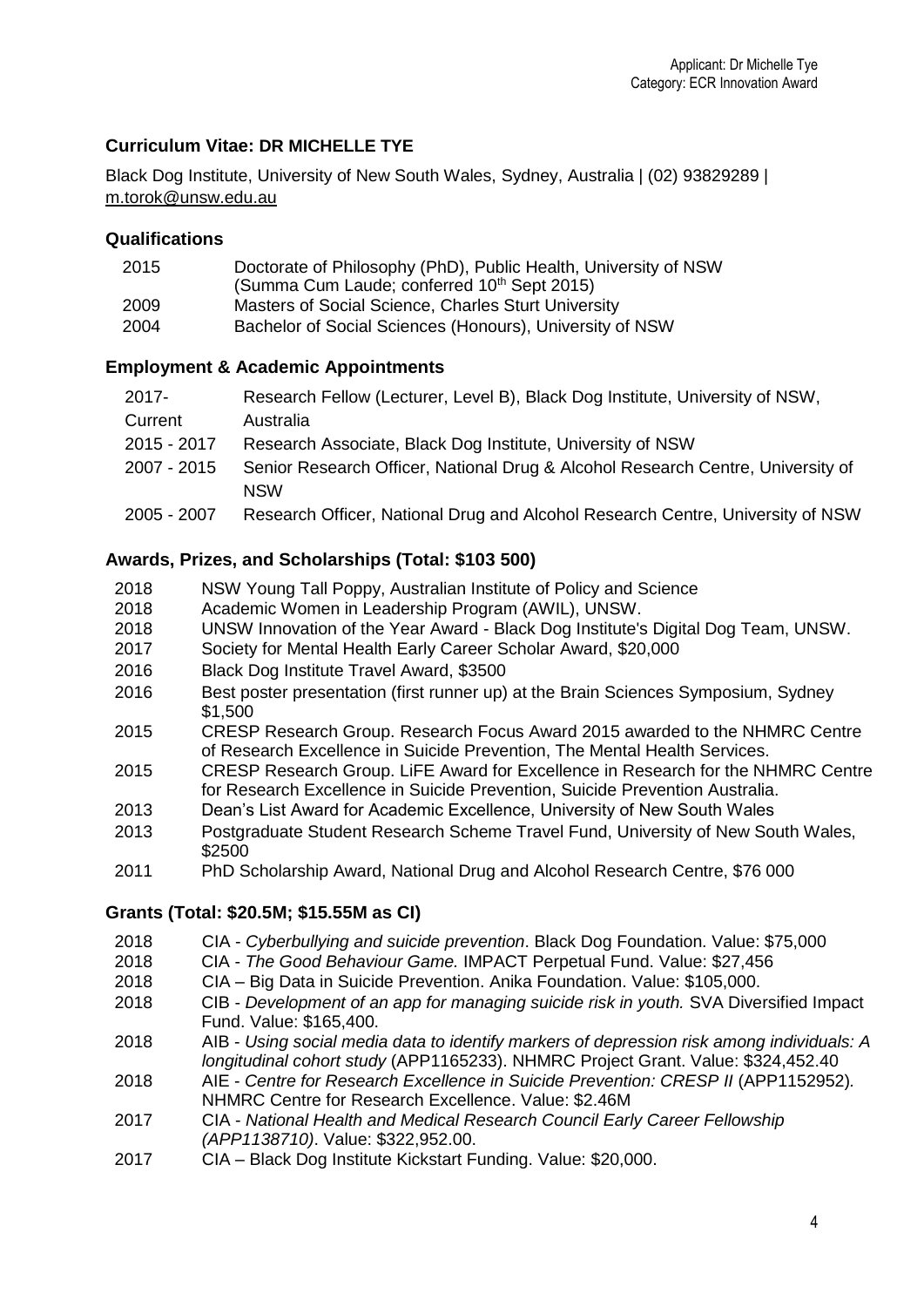- 2017 AIE *A RCT of depression prevention in adolescents: The Future Proofing trial* (APP1138405), NHMRC Project Grant (Category 1), Value: \$2.18M
- 2016 CIC *LifeSpan: A systems approach to suicide prevention*. Paul Ramsay Foundation. Value: \$14.76m.
- 2016 CIB *A supporting resource for primary health networks on evidence-based suicide prevention strategies*. Department of Health (Health/060/1516). Value: \$98,000.00.

### **Peer Reviewed Publications (Total: 40, H index = 17, Total citations = 827)**

- 1. Hill, N., Reavley, N., Shand, F., **Torok, M**., & Halliday, L. (In Press). Development of best practice guidelines for suicide-related crisis response and aftercare in the emergency department or other acute settings: A Delphi expert consensus study. *BMC Psychiatry*.
- 2. Wong, Q., Werner-Seidler, A., **Torok, M**., Calear, A. (In Press). Christensen, H. Service Use History of Individuals Using an Online Suicidal Ideation Program. *JMIR Mental Health*.
- 3. Calear, A. L., Werner-Seidler, A., **Torok, M**., & Christensen, H. (2018; In press). Schoolbased prevention and early intervention programs for depression. In A. W. Leschied, D. H. Saklofske, & G. L. Flett (Eds.), *The Handbook for School Based Mental Health Promotion: An Evidence Informed Framework for Implementation*. Springer Publishing.
- 4. Darke, S., **Torok, M.** & Ross, J. (2017). Developmental trajectories to heroin dependence: theoretical and clinical issues. *Journal of Applied Social Psychology*. *47*(3), 165 – 171.
- 5. **Torok, M**., Konings, P., Batterham, P. Christensen, H. (2017). Spatial clustering of fatal, and non-fatal, suicide in New South Wales, Australia: Implications for evidence-based prevention. *BMC Psychiatry*. 17: 339.
- 6. **Torok, M.,** Calear, A., Shand, F. & Christensen, H. (2017). Universal public awareness campaigns to reduce suicide behaviours and increase suicide literacy: A systematic review. *Suicide and Life-Threatening Behavior*. *47*, 672 – 687.
- 7. **Torok, M**., Darke., S., Shand, F. & Kaye, S. (2016). Investigating heterogeneity in violent offending liability among injection drug users from a developmental perspective. *Addictive Behaviors, 60,* 165-70.
- 8. Batterham, P., **Torok, M.,** Krysinska, K., … & Christensen, H. (2016). Best strategies for reducing the suicide rate in Australia: Response to Pirkis. *ANZJP*.
- 9. Krysinska, K., Batterham, P., **Tye, M**., …. & Christensen, H. (2016). Best strategies for reducing the suicide rate in Australia. *ANZJP, 50,* 115-118.
- 10. **Torok, M**., Darke, S., Kaye, S., & Shand, F. (2015). The association of early-life and substance use risks to violent offending among injecting drug users. *Drug and Alcohol Review, 34,* 10 - 17*.*
- 11. Darke, Duflou, **Torok, M**. (2015). The health consequences of injecting tablet preparations: Foreign body pulmonary embolization & pulmonary hypertension among deceased injecting drug users. *Addiction*, *110*, 1144 – 1151.
- 12. Darke, S., **Torok, M**. & Duflou, J. (2014) Circumstances and toxicology of sudden or unnatural deaths involving alprazolam. *Drug and Alcohol Dependence*, *138,* 61-66.
- 13. **Torok, M**., Darke, S., Sand, F., & Kaye, S. (2014). Violent offending severity among injecting drug users: examining risk factors and issues around classification. *Addictive Behaviors*, *39,* 1773-8.
- 14. Darke, S., **Torok, M**. & Duflou, J. (2014). Sudden or Unnatural Deaths Involving Anabolicandrogenic Steroids. *Journal of Forensic Sciences, 59,* 1025 – 1028.
- 15. Darke, S. & **Torok, M**. (2014).The association of childhood physical abuse with the onset and extent of drug use among regular injecting drug users. *Addiction, 109*, 610 – 616.
- 16. Kaye, S., Darke, S., & **Torok, M.** (2014). Diversion and misuse of pharmaceutical stimulants among illicit drug users, *Addiction Research & Theory*, 22, 109 – 116.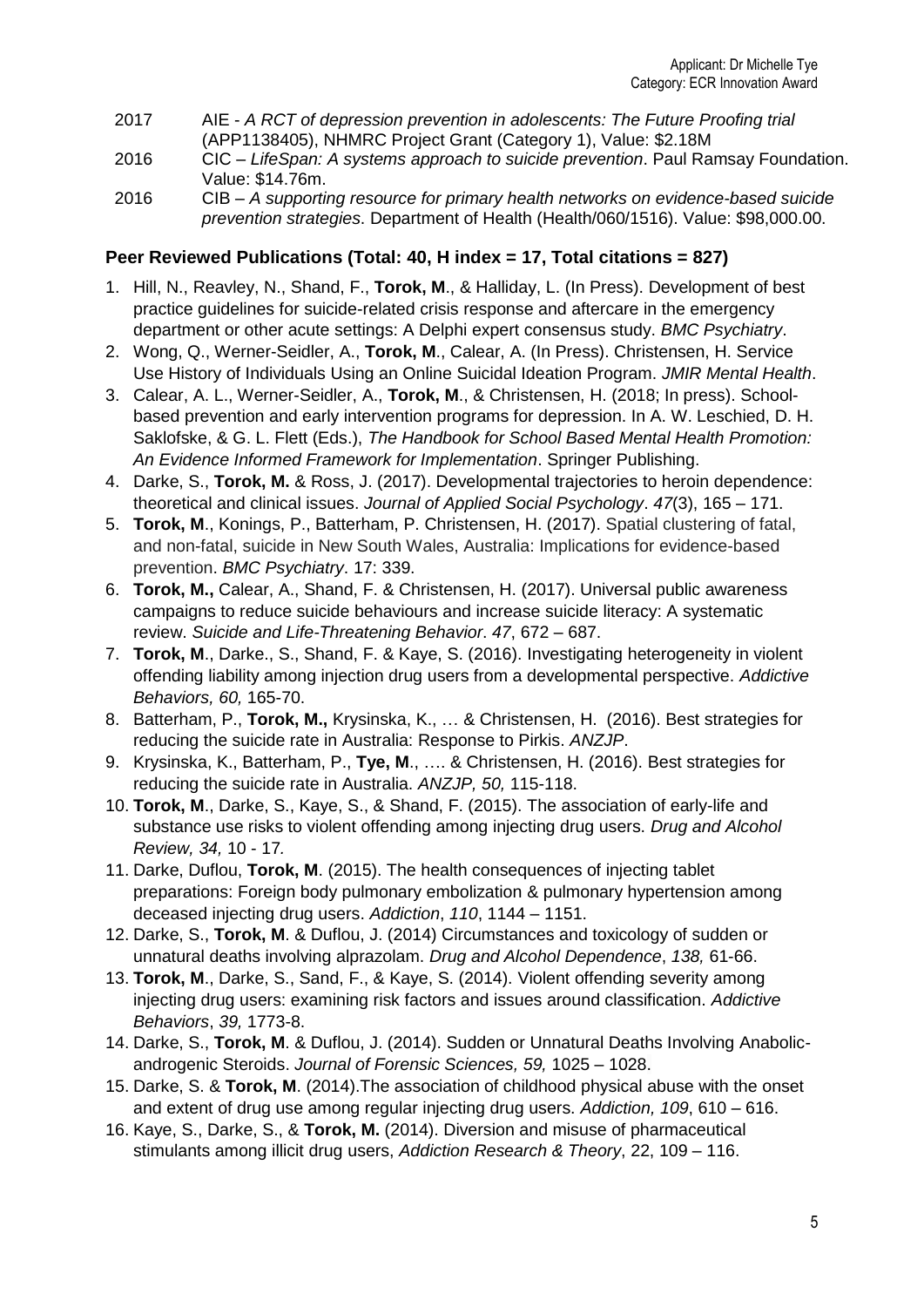- 17. Darke, S., **Torok, M**. & Duflou, J. Contributory and Incidental blood concentrations in Deaths involving Citalopram. *Journal of Forensic Sciences*, *58*, 432-435.
- 18. Darke, S., Duflou, J., **Torok, M**. & Prolov, T. (2013) Characteristics, circumstances and toxicology of sudden or unnatural deaths involving very high range alcohol concentrations. *Addiction, 108*, 1411-1417.
- 19. Kaye, S., Darke, S. & **Torok, M**. (2013). Attention Deficit Hyperactivity Disorder (ADHD) among illicit psychostimulant users: a hidden disorder? *Addiction, 108*, 923-931.
- 20. McDonald, S., Darke, S., … **Torok, M**. (2013). Deficits in social perception in opioid maintenance patients, abstinent opioid users and non-opioid users, *Addiction, 108,* 566.
- 21. Darke, S., Duflou, J., **Torok, M**. & Prolov, T. (2013) Toxicology, circumstances and pathology of deaths from acute alcohol toxicity. *Journal of Forensic and Legal Medicine*, 20, 1122-1125.
- 22. Darke, S. & **Torok, M.** (2013). Attitudes of regular injecting drug users towards the legal status of the major illicit drugs, *Drug and Alcohol Review, 32,* 483 - 488.
- 23. Darke, S. & **Torok, M**. (2013). Childhood physical abuse, non-suicidal self-harm and attempted suicide amongst regular IDUs. *Drug and Alcohol Dependence*, *133,* 420-426.
- 24. Van de Glind, G., Van den Brink, W., Koeter, M. W. J., Carpentier, P.-J., van Emmerik-van Oortmerssen, K., Kaye, S., . . . **IASP Research Group**. (2013). Validity of the Adult ADHD Self-Report Scale (ASRS) as a screener for adult ADHD in treatment seeking substance use disorder patients. *Drug Alcohol Dependence, 132*, 587-596.
- 25. **Torok, M.,** Darke, S. & Kaye, S. (2012). Attention deficit hyperactivity disorder and severity of substance use: the role of comorbid psychopathology. *Psychology of Addictive Behaviors*, *26*, 974–979.
- 26. Darke, S., McDonald, S., Kaye, S. & **Torok, M**. (2012). Prevalence and correlates of traumatic brain injury amongst heroin users. *Addiction Theory and Research, 20*, 522.
- 27. Darke, McDonald, Kaye, & **Torok, M**. (2012). Comparative patterns of cognitive performance amongst opioid maintenance patients, abstinent opioid users and non-opioid users. *Drug and Alcohol Dependence, 126*, 309 – 315.
- 28. Darke, S., Kaye, S., & **Torok, M.** (2012). Age-related patterns of drug use initiation among regular psychostimulant users. *Drug and Alcohol Review, 31*, 784 – 789.
- 29. **Torok, M.**, Darke, S., Kaye, S. & Ross, J. (2011). Conduct disorder as a risk factor for violent victimisation and offending amongst regular illicit drug users, *J Drug Issues, 41,* 25.
- 30. Darke, S., **Torok, M.**, Kaye, S., Ross, J. & McKetin, R. (2011). Patterns of psychological distress related to regular methamphetamine and opioid use. *Addiction Research and Theory*, *19*, 121-127.
- 31. Darke, S., Duflou, J. & **Torok, M**. (2011). Toxicology and characteristics of fatal Oxycodone toxicity cases in New South Wales, Australia 1999-2008. *Journal of Forensic Sciences*, *56*, 690-693.
- 32. **Torok, M**., Darke, S. & Kaye, S. (2011). Predisposed violent drug users versus drug users who commit violence: does the order of onset translate to differences in the nature of violent offending? *Drug and Alcohol Review, 31*, 558 – 565.
- 33. Darke, S., **Torok, M.**, et al. (2010). Comparative rates of violent crime amongst regular methamphetamine and opioid users: offending and victimisation, *Addiction, 105*, 916-919.
- 34. Darke, S., **Torok, M**., Kaye, S. & Duflou, J. (2010). Cardiovascular disease risk factors and symptoms amongst regular psychostimulant users. *Drug & Alcohol Review, 29*, 371-377.
- 35. Darke, S., **Torok, M**., & Ross, J. (2010). Attempted suicide, self-harm and violence amongst regular illicit drug users. *Suicide & Life-Threatening Behavior*, 40, 587-596.
- 36. Darke, S., Duflou, J. & **Torok, M**. (2010). The comparative toxicology and major organ pathology of fatal methadone and heroin toxicity cases. *D & A Dependence*, 106, 1-6.